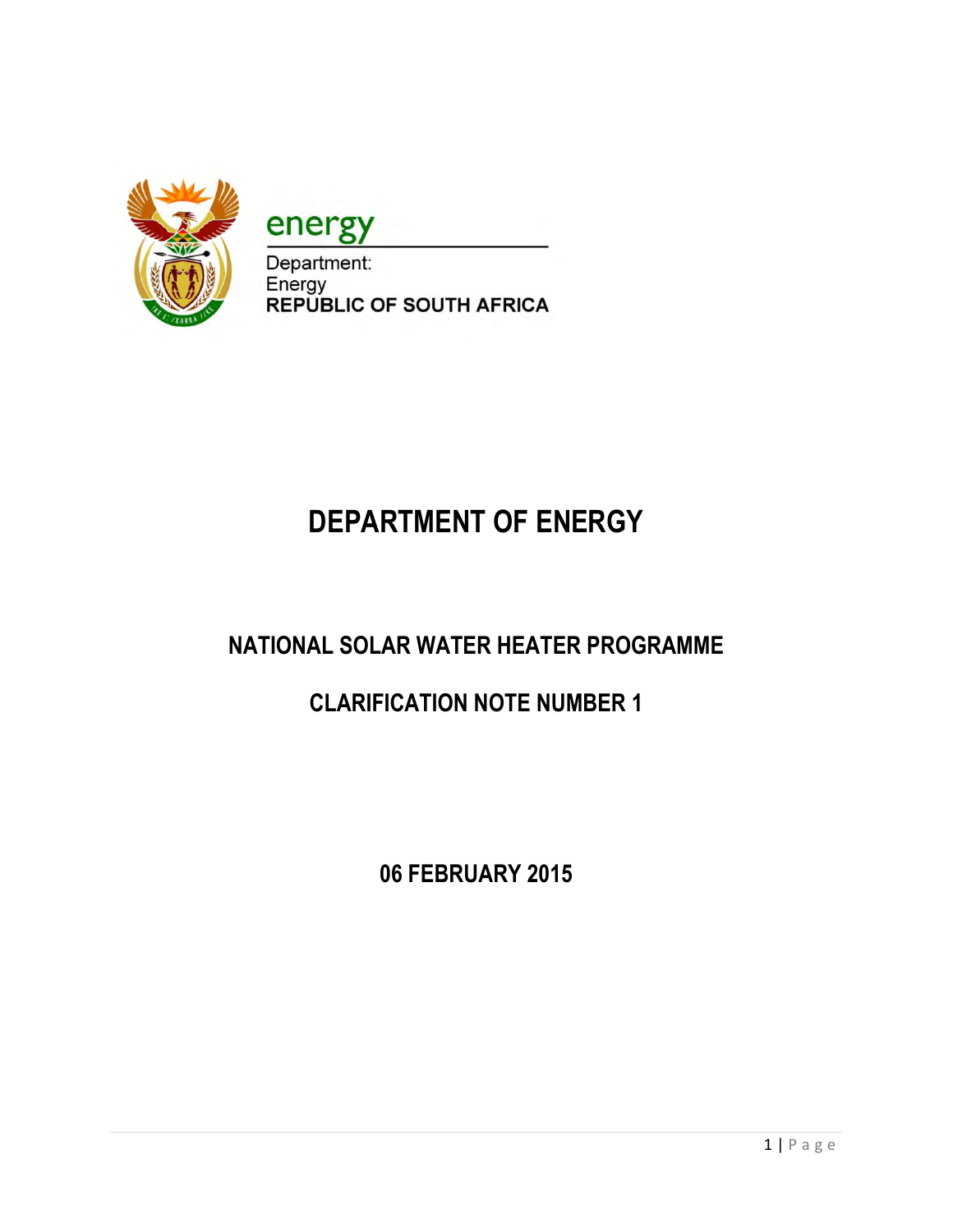#### **1. Purpose of the Clarification Note**

1.1 The purpose of this Note is to clarify enquiries and respond to questions received following the issuance of a solar water heater programme update by the Department of Energy (the Department).

#### **2. The Department's Responses to Questions Received**

## **The Department is requested to confirm if questions 2.1 to 2.5 are factually correct. Answers are provided in bullet form.**

- 2.1 The HP SWH program is reinstated with the same rebates as existed with the Eskom program, as terminated at the end of January 2015.
	- *Yes.*
- 2.2 DoE have imposed a cap of 5,000 units per month, being approximately 3,000 more units (monthly) than being installed under Eskom.
	- *No. 5,000 is the maximum number of rebates available from 02 February 2015.*
	- *Once all 5,000 rebated systems are installed and reported, no further rebates will be available under the Eskom rebate programme.*
- 2.3 All processing will fall under the DoE electronic data and verification system.
	- *Yes and also coupled with the Deloitte system during the transitional phase.*
- 2.4 Details relating to that verification will be advised from 23rd February 2015.
	- *Yes.*
- 2.5 A new revised rebate program will be introduced in due course.
	- *Yes.*